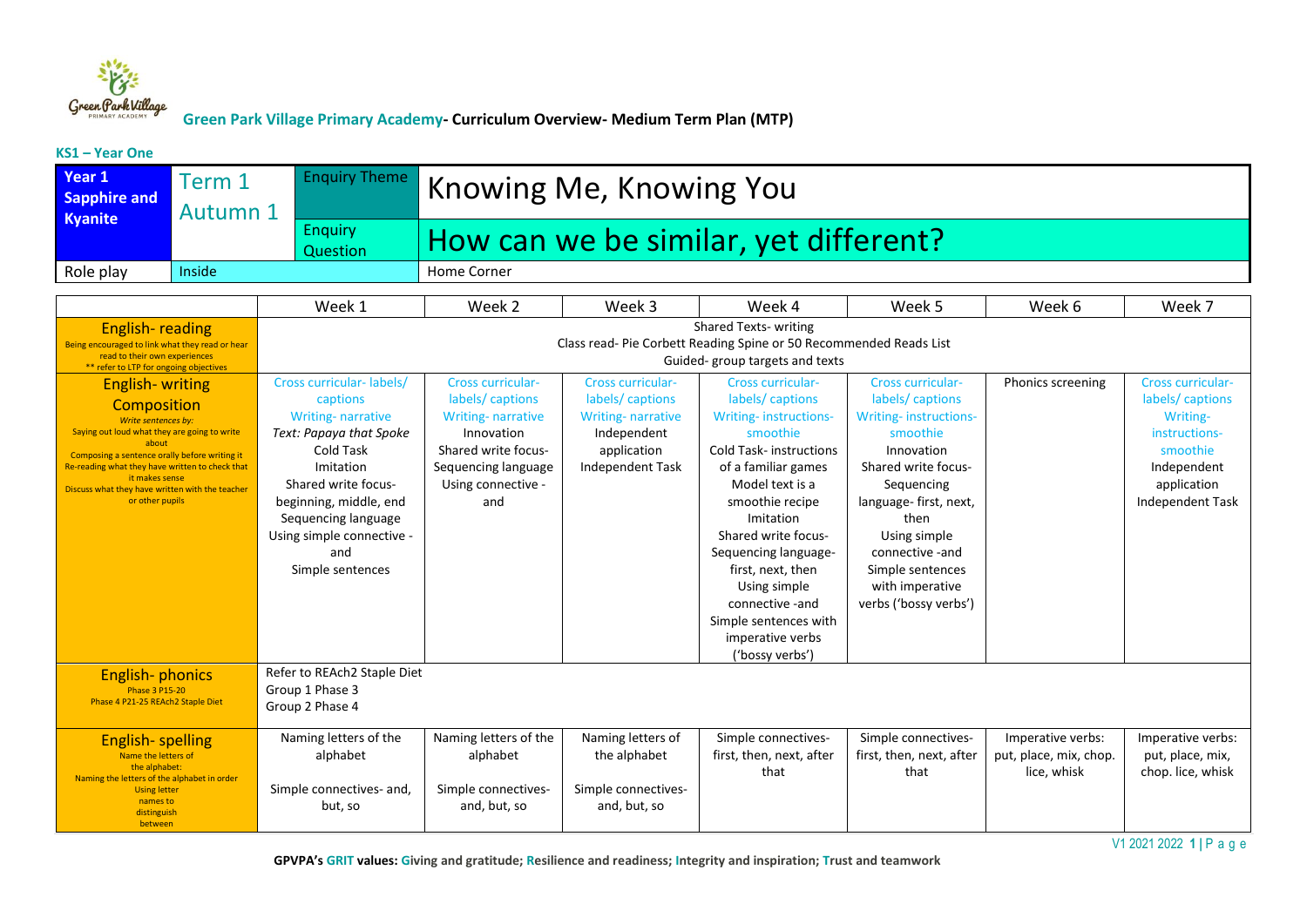

| alternative                                                                                        |                           | Tricky words- Phase    | Tricky words- Phase    | Tricky words- Phase 4  | Tricky words- Phase    | Tricky words- Phase    | Tricky words-        |
|----------------------------------------------------------------------------------------------------|---------------------------|------------------------|------------------------|------------------------|------------------------|------------------------|----------------------|
| spellings of the<br>same sound                                                                     | Tricky words- Phase 4     | $\Lambda$              | $\Lambda$              | help                   |                        |                        | Phase 4              |
| <b>Apply simple spelling</b>                                                                       | so                        | went                   | come                   | children               | there                  | so                     | help                 |
| rules and guidance<br>Learning the grammar for year 1 in English                                   | do                        | from                   | some                   | one                    | what                   | do                     | children             |
| <b>Appendix 2</b>                                                                                  | like                      | have                   | it's                   | little                 | were                   | like                   | one                  |
| Use the grammatical terminology in English<br>Appendix 2 in discussing their writing.              | said                      | when                   | just                   |                        | out                    | said                   | little               |
|                                                                                                    |                           |                        |                        |                        |                        | went                   | there                |
|                                                                                                    |                           |                        |                        |                        |                        | from                   | what                 |
|                                                                                                    |                           |                        |                        |                        |                        | have                   | were                 |
|                                                                                                    |                           |                        |                        |                        |                        | when                   | out                  |
|                                                                                                    |                           |                        |                        |                        |                        | it's                   | help                 |
|                                                                                                    |                           |                        |                        |                        |                        | just                   | children             |
| English-vocabulary,                                                                                | Leaving spaces between    | Leaving spaces         | Leaving spaces         | Leaving spaces         | Leaving spaces         | Leaving spaces         | Leaving spaces       |
| grammar and punctuation                                                                            | words                     | between words          | between words          | between words          | between words          | between words          | between words        |
| Leaving spaces between words                                                                       | Beginning to punctuate    | Beginning to           | Beginning to           | Beginning to           | Beginning to           | Beginning to           | Beginning to         |
| Beginning to punctuate sentences using a capital                                                   | sentences using a capital | punctuate sentences    | punctuate sentences    | punctuate sentences    | punctuate sentences    | punctuate sentences    | punctuate            |
| letter and a full stop, question mark or<br>exclamation mark                                       | letter and a full stop    | using a capital letter | using a capital letter | using a capital letter | using a capital letter | using a capital letter | sentences using a    |
|                                                                                                    |                           | and a full stop        | and a full stop        | and a full stop,       | and a full stop,       | and a full stop,       | capital letter and a |
|                                                                                                    | High frequency word list  |                        | High frequency word    | question mark or       | question mark or       | question mark or       | full stop, question  |
|                                                                                                    | practise                  | High frequency word    | list practise          | exclamation mark       | exclamation mark       | exclamation mark       | mark or              |
|                                                                                                    |                           | list practise          |                        | High frequency word    | High frequency word    | High frequency word    | exclamation mark     |
|                                                                                                    |                           |                        |                        | list practise          | list practise          | list practise          | High frequency       |
|                                                                                                    |                           |                        |                        |                        |                        |                        | word list practise   |
| <b>English- handwriting</b>                                                                        | Practise long legged      | Writing words with     | Practise one armed     | Introduce capitals for | Practise curly         | Introduce capitals for | Writing words with   |
| <b>Practising long-legged giraffe letters</b>                                                      | giraffe letters           | double II              | robot letters          | one armed robot        | caterpillar letters    | curly caterpillar      | double ff and ss     |
| <b>Writing words II</b><br>Capitals long-legged giraffe letters                                    |                           |                        |                        | letters                |                        | letters                |                      |
| <b>Practising one armed robot letters</b>                                                          |                           | Introduce capitals     |                        |                        |                        |                        |                      |
| <b>Capitals one-armed robot letters</b><br><b>Practising curly caterpillar letters</b>             |                           | for long legged        |                        |                        |                        |                        |                      |
| Capitals curly caterpillar letters                                                                 |                           | giraffe letters        |                        |                        |                        |                        |                      |
| <b>Writing words ff</b><br><b>Writing words ss</b>                                                 |                           |                        |                        |                        |                        |                        |                      |
|                                                                                                    |                           |                        |                        |                        |                        |                        |                      |
| <b>Maths</b>                                                                                       | Counting                  | Counting               | Counting               | Counting               | Part whole model       | Number bonds to 10     | Addition to 10       |
| Number: Place Value within 10                                                                      | Ordering                  | Ordering               | Ordering               | Ordering               |                        |                        |                      |
| Addition and Subtraction (within 10)                                                               | Representing              | Representing           | Representing           | Representing           |                        |                        |                      |
|                                                                                                    | Comparing                 | Comparing              | Comparing              | Comparing              |                        |                        |                      |
|                                                                                                    |                           |                        |                        |                        |                        |                        |                      |
| <b>Science</b>                                                                                     | Labelling ourselves -     | Labelling other        | <b>Exploring joint</b> | Senses- sight and      | Senses-taste and       | Matching sense to      | Senses games         |
| <b>ANIMALS</b>                                                                                     | learning vocabulary       | animals - learning     | movement and           | hearing                | smell                  | human body parts       |                      |
| Identify, name, draw and label the basic parts of<br>the human body and say which part of the body |                           | vocabulary             | functions of body      |                        |                        |                        | Create own body      |
| is associated with each sense.                                                                     |                           |                        |                        |                        |                        |                        | movement song        |

V1 2021 2022 **2 |** P a g e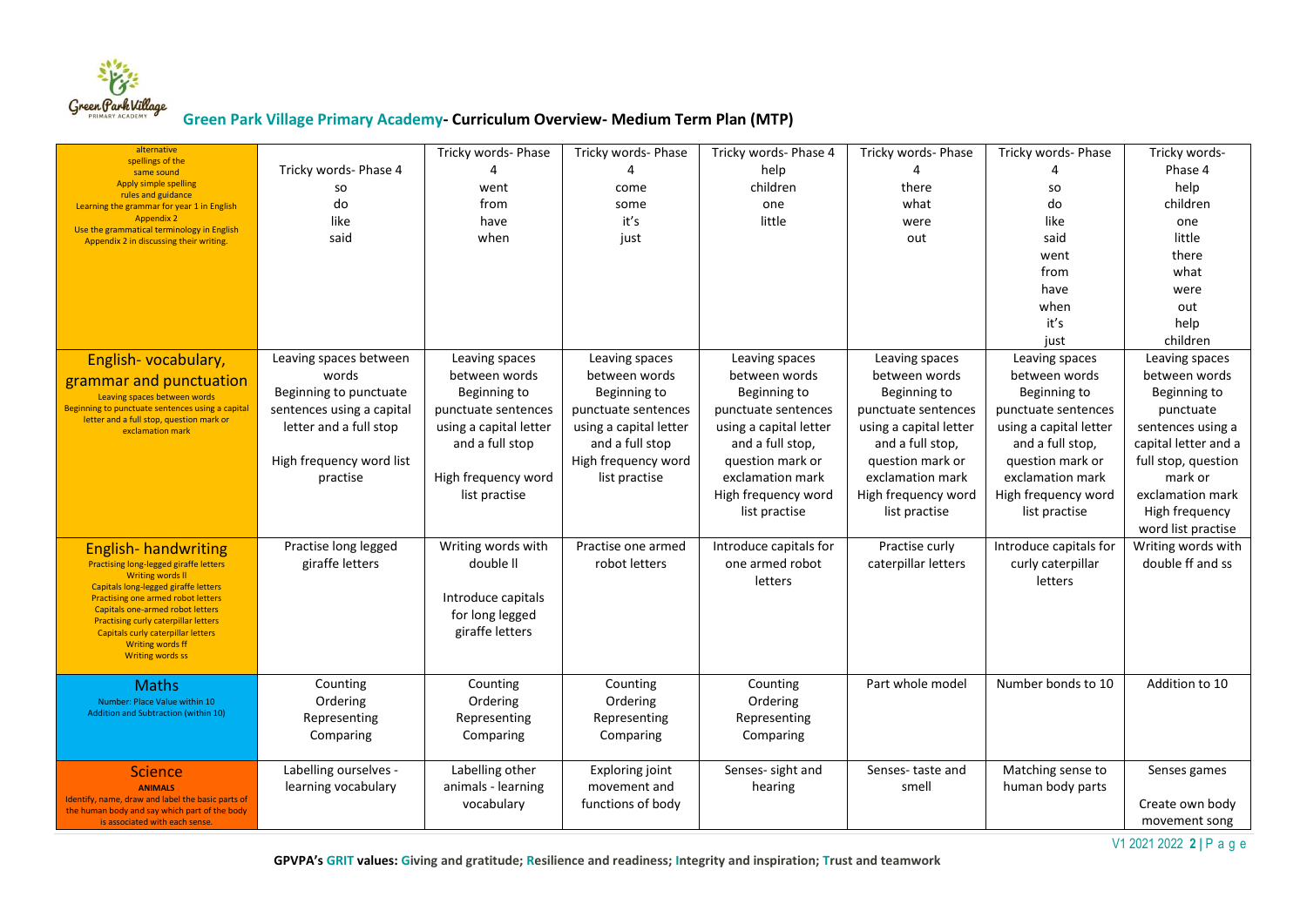

| Pupils should have plenty of opportunities to<br>learn the names of the main body parts<br>(including head, neck, arms, elbows, legs, knees<br>face, ears, eyes, hair, mouth, teeth) through<br>games, actions, songs and rhymes                                                                                                                                                                                                                                                                   |                                                                                                                                                                                                                                                                            |                                                                                                                                                                                                                                                                                                                                                                                                        |                                                                                                                                                                                                                                                                                                                                                                         |                                                                                                                                                                                                                                                                                                                    |                                                                                                                                                  |                                                                                                                                     |                                                                                                                                                   |
|----------------------------------------------------------------------------------------------------------------------------------------------------------------------------------------------------------------------------------------------------------------------------------------------------------------------------------------------------------------------------------------------------------------------------------------------------------------------------------------------------|----------------------------------------------------------------------------------------------------------------------------------------------------------------------------------------------------------------------------------------------------------------------------|--------------------------------------------------------------------------------------------------------------------------------------------------------------------------------------------------------------------------------------------------------------------------------------------------------------------------------------------------------------------------------------------------------|-------------------------------------------------------------------------------------------------------------------------------------------------------------------------------------------------------------------------------------------------------------------------------------------------------------------------------------------------------------------------|--------------------------------------------------------------------------------------------------------------------------------------------------------------------------------------------------------------------------------------------------------------------------------------------------------------------|--------------------------------------------------------------------------------------------------------------------------------------------------|-------------------------------------------------------------------------------------------------------------------------------------|---------------------------------------------------------------------------------------------------------------------------------------------------|
|                                                                                                                                                                                                                                                                                                                                                                                                                                                                                                    |                                                                                                                                                                                                                                                                            |                                                                                                                                                                                                                                                                                                                                                                                                        |                                                                                                                                                                                                                                                                                                                                                                         |                                                                                                                                                                                                                                                                                                                    |                                                                                                                                                  |                                                                                                                                     |                                                                                                                                                   |
| <b>History</b><br>Changes within living memory, reveal aspects<br>of change in national life (Family trees/                                                                                                                                                                                                                                                                                                                                                                                        | Sequence photos of babies<br>to child to adult.<br>Place on a timeline and<br>then place known adults'<br>lives.                                                                                                                                                           | Recall key events<br>and memories in<br>their lives- birth.<br>toddler, Nursery,<br>First day at school-<br>add in birthdays,<br>lockdown, siblings<br>being born                                                                                                                                                                                                                                      | Recall recent key<br>events-school<br>being built,<br>Olympics, Euros,<br>Captain Tom, Royal<br>Family, Joe Wicks                                                                                                                                                                                                                                                       | Sequence key events in<br>the school being built.                                                                                                                                                                                                                                                                  | Identify own family<br>members of different<br>ages and create own<br>family tree, based on<br>model of one of a<br>person-such as The<br>Queen. | Applying: Can<br>children create a<br>family tree for a<br>fictional character?<br>Provide a range.                                 | Challenge: Can<br>children sequence<br>toys from old to<br>new-look at Peepo.<br>Describe changes in<br>types of toys played<br>with by children. |
|                                                                                                                                                                                                                                                                                                                                                                                                                                                                                                    | R2: sequences 3 events or<br>related objects in order<br><b>Recognise the difference</b><br>between past and present.<br><b>Remembers parts of stories</b><br>and memories about the<br>past<br>Uses words and phrases:<br>old, new, young, days,<br>months, before, after | <b>R2: Begins to identify</b><br>and recount some<br>details from the past<br>from sources (e.g.<br>pictures, historical<br>narratives)<br>Remembers parts of<br>stories and memories<br>about the past<br>Asks questions about<br>different sources and<br>objects<br><b>Finds answers to</b><br>simple questions<br>about the past using<br>sources of<br>information (e.g.<br>pictures, narratives) | <b>R2: Explores</b><br>significant historical<br>figures/events and<br>why they are<br>important<br><b>Begins to identify and</b><br>recount some details<br>from the past from<br>sources (e.g. pictures,<br>historical narratives)<br><b>Finds answers to</b><br>simple questions<br>about the past using<br>sources of<br>information (e.g.<br>pictures, narratives) | R2: Begins to identify and<br>recount some details from<br>the past from sources<br>(e.g. pictures, historical<br>narratives)<br>Asks questions about<br>different sources and<br>objects<br>Finds answers to simple<br>questions about the past<br>using sources of<br>information (e.g. pictures,<br>narratives) | <b>R2: Finds answers to</b><br>simple questions about<br>the past using sources<br>of information (e.g.<br>pictures, narratives)                 | <b>R2: Finds answers to</b><br>simple questions<br>about the past using<br>sources of<br>information (e.g.<br>pictures, narratives) | R2: sequences 3<br>events or related<br>objects in order<br>Recognise the<br>difference between<br>past and present.                              |
| Geography<br>Name, locate and identify characteristics of the<br>four countries and capital cities of the United<br>Kingdom and its surrounding seas<br>Use basic geographical vocabulary to refer to<br>key human features, including: city, town,<br>village, factory, farm, house, office, port,<br>harbour and shop<br>Use world maps, atlases and globes to identify<br>the United Kingdom and its countries, as well<br>as the countries, continents and oceans studied<br>at this key stage | School building and<br>grounds walk. Look at<br>school plans and identify<br>rooms and features. Look<br>at the different types of<br>features in the school<br>grounds.                                                                                                   | <b>ENGAGE: Local walk</b><br>and describe<br>geographical and<br>human features.                                                                                                                                                                                                                                                                                                                       | Label a sketched<br>map of the route.<br>Collect items and<br>take photographs.                                                                                                                                                                                                                                                                                         | Where do we live?<br>Look at a map of<br>Reading and pin point<br>school and homes. Use<br>vocabulary to describe<br>geographical features.                                                                                                                                                                        | Locate Reading on a<br>UK map-link to<br>London.<br>Identify Scotland,<br>Wales and Ireland<br>and surroundings<br>seas.                         |                                                                                                                                     | Locate UK on world map and globe.<br>Identify any countries of family members<br>and label.                                                       |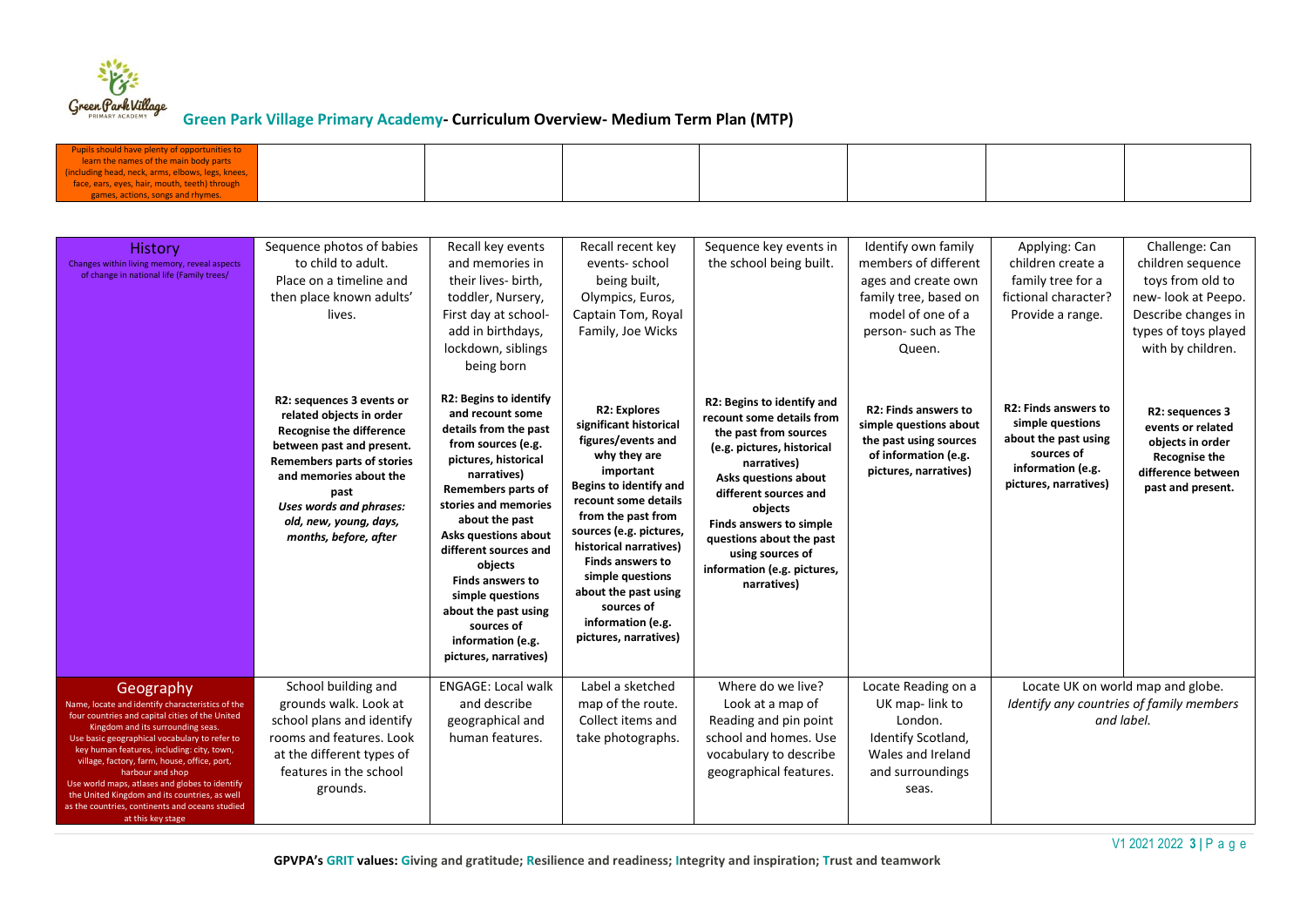

| Use simple fieldwork and observational skills to<br>study the geography of their school and its<br>grounds and the key human and physical<br>features of its surrounding environment                                                                                                                                                                                                        | R2: Use basic Geographical<br>vocabulary to refer to key<br>physical features<br>Use simple fieldwork and<br>observational skills to study<br>the geography of their school<br>and the local area | R2: Use basic<br>Geographical<br>vocabulary to refer to<br>key physical features<br>Use simple fieldwork<br>and observational<br>skills to study the<br>geography of their<br>school and the local<br>area | R2: Use photographs<br>to recognise<br>landmarks and basic<br>human and physical<br>features<br>Devise simple picture<br>maps.<br>Use simple fieldwork<br>and observational<br>skills to study the<br>geography of their<br>school and the local<br>area | R2: Name and locate local<br>town on a map of the<br><b>United Kingdom</b>                                                                                   | <b>R2: Name and locate</b><br>local town on a map<br>of the United<br>Kingdom<br><b>Understand that</b><br>they live in England<br>which is a country<br>within the United<br>Kingdom<br>Understand that the<br><b>United</b><br>Kingdom is made up of<br>four different countries<br>and identify each<br>countries own flag and<br>capital city<br>Name, locate and<br>identify the four<br>countries and capital<br>cities of the United<br>Kingdom and its<br>surrounding seas<br>Know that the Republic<br>of Ireland is not a<br>country of the United<br>Kingdom | R2: Use world maps and atlases to identify the<br>United Kingdom and its countries.                                                                                                                                               |
|---------------------------------------------------------------------------------------------------------------------------------------------------------------------------------------------------------------------------------------------------------------------------------------------------------------------------------------------------------------------------------------------|---------------------------------------------------------------------------------------------------------------------------------------------------------------------------------------------------|------------------------------------------------------------------------------------------------------------------------------------------------------------------------------------------------------------|----------------------------------------------------------------------------------------------------------------------------------------------------------------------------------------------------------------------------------------------------------|--------------------------------------------------------------------------------------------------------------------------------------------------------------|-------------------------------------------------------------------------------------------------------------------------------------------------------------------------------------------------------------------------------------------------------------------------------------------------------------------------------------------------------------------------------------------------------------------------------------------------------------------------------------------------------------------------------------------------------------------------|-----------------------------------------------------------------------------------------------------------------------------------------------------------------------------------------------------------------------------------|
| Art and design<br>Use tools to explore thick/thin and curved lines.<br>Use colour for a purpose and articulate this.<br>Use a range of materials creatively to design                                                                                                                                                                                                                       | Explore and describe Picasso's work;<br>Research a range of information and ideas;<br>Plan own piece of work.                                                                                     |                                                                                                                                                                                                            | Collect inspiration;<br>Exploring<br>techniques                                                                                                                                                                                                          | Create self portraits in contrasting materials;<br>Feedback and self-evolution                                                                               |                                                                                                                                                                                                                                                                                                                                                                                                                                                                                                                                                                         | Produce a final self-portrait;<br>Create a self=portrait gallery                                                                                                                                                                  |
| and make products.<br>Use drawing and painting to develop and share<br>their ideas, experiences and imagination.<br>Develop a wide range of art and design<br>techniques in using colour, line, shape, and<br>form.<br>Know about the work of Picasso, describing the<br>differences and similarities between different<br>practices and disciplines, and making links to<br>their own work | R2: Recognise that ideas can be expressed in art work<br>Experiment with an open mind                                                                                                             |                                                                                                                                                                                                            | R2: Recognise that<br>ideas can be<br>expressed in art<br>work<br><b>Experiment with an</b><br>open mind                                                                                                                                                 | R2: Try out a range of materials and processes<br>Show interest in the work of others<br>Recognise and describe key features of their own and<br>others work |                                                                                                                                                                                                                                                                                                                                                                                                                                                                                                                                                                         | R2: How to recognise and describe some<br>simple characteristics of different kinds of<br>art, craft and design<br>The names of some of the tools, techniques and<br>the formal elements (colours, shapes, etc.) that<br>they use |
| Design and Technology<br>To know how to use equipment safely.<br>To know how to work hygienically in the<br>citchen. To say whom, the product is designed<br>for.<br>To know what makes a healthy balanced diet.<br>To know where foods come from and how they<br>are grown.<br>To use techniques including chopping, cutting<br>and grating.                                               | Explore a range of smoothie types- taste and look<br>at packaging.<br>Identify types of fruits.<br>Explore where fruits come from.<br>Research and survey.                                        |                                                                                                                                                                                                            | Explore what we<br>need to eat to keep<br>healthy- Eat Well<br>plate.                                                                                                                                                                                    | Look at textures of fruits;<br>Trial making smoothies;<br>Using tools- focus on imperative verbs linked to<br>literacy-chop, cut, rinse                      |                                                                                                                                                                                                                                                                                                                                                                                                                                                                                                                                                                         | Create an improved smoothie recipe and<br>evaluate.                                                                                                                                                                               |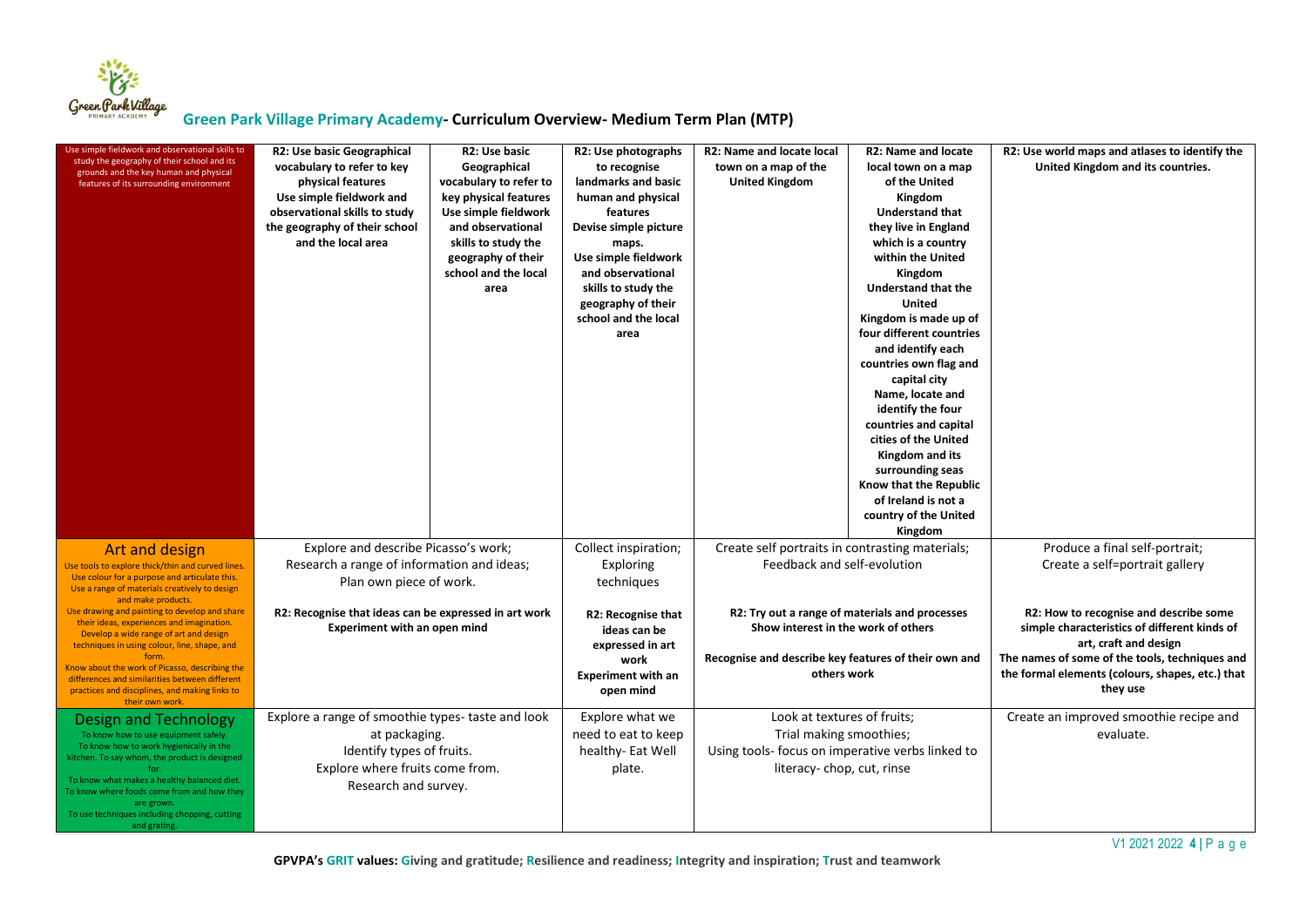

| To evaluate existing products. To evaluate my<br>product against a design brief. | R2: Develop ideas within a range of contexts, such as<br>imaginary, story-based, home, school, gardens,<br>playgrounds and the local community<br>State what products they are designing and making<br>and why.<br>Say whether their products are for themselves or<br>other users.<br>Generate some of their own ideas by drawing on<br>their own experiences. Develop and communicate<br>ideas by talking and drawing.<br>Explain that food has to be farmed, grown elsewhere<br>(e.g. home) or caught. |                                     | R2: Know that<br>everyone should eat<br>at least five portions<br>of fruit and<br>vegetables every day.<br><b>Name and sort foods</b><br>into the five groups. | R2: With support, select from a range of tools and<br>equipment, explaining their choices.<br>With support, select from a range of materials and<br>components according to their characteristics.<br>Use a range of materials and components, including<br>construction materials and kits, textiles, food<br>ingredients and mechanical components.<br>Explain that food ingredients should be combined<br>according to their sensory characteristics. |                                                   | R2: Prepare simple dishes safely and<br>hygienically, without using a heat source.<br>Use techniques such as cutting, peeling and<br>grating.<br>Follow procedures for safety and hygiene. |                            |
|----------------------------------------------------------------------------------|-----------------------------------------------------------------------------------------------------------------------------------------------------------------------------------------------------------------------------------------------------------------------------------------------------------------------------------------------------------------------------------------------------------------------------------------------------------------------------------------------------------|-------------------------------------|----------------------------------------------------------------------------------------------------------------------------------------------------------------|----------------------------------------------------------------------------------------------------------------------------------------------------------------------------------------------------------------------------------------------------------------------------------------------------------------------------------------------------------------------------------------------------------------------------------------------------------|---------------------------------------------------|--------------------------------------------------------------------------------------------------------------------------------------------------------------------------------------------|----------------------------|
| <b>Music</b>                                                                     | Music Express p8 Ourselves                                                                                                                                                                                                                                                                                                                                                                                                                                                                                | Music Express p9                    | Music Express p10                                                                                                                                              | Music Express p11                                                                                                                                                                                                                                                                                                                                                                                                                                        | Music Express p12                                 | Music Express p13                                                                                                                                                                          | Music Express p14          |
| Identify and keep a steady beat using                                            | Exploring sounds-voice and                                                                                                                                                                                                                                                                                                                                                                                                                                                                                | <b>Ourselves</b>                    | Ourselves                                                                                                                                                      | Number                                                                                                                                                                                                                                                                                                                                                                                                                                                   | Number                                            | Number                                                                                                                                                                                     | Animals                    |
| instruments<br>Recognise and respond to change in tempo in<br>music              | body                                                                                                                                                                                                                                                                                                                                                                                                                                                                                                      | Exploring sounds-<br>voice and body | Exploring sounds-<br>voice and body                                                                                                                            | Beat-actions and<br>movement                                                                                                                                                                                                                                                                                                                                                                                                                             | Beat-actions and<br>movement                      | Beat-actions and<br>movement                                                                                                                                                               | Pitch                      |
| <b>Computing</b>                                                                 | Take on the role of a robot,                                                                                                                                                                                                                                                                                                                                                                                                                                                                              | Take on the role of                 | Explore the blue-                                                                                                                                              |                                                                                                                                                                                                                                                                                                                                                                                                                                                          | Follow, create and test sequences of instructions |                                                                                                                                                                                            | Correct mistakes in        |
| <b>Understand that a</b>                                                         | responding to instructions                                                                                                                                                                                                                                                                                                                                                                                                                                                                                | a robot-pirate to                   | bot controls                                                                                                                                                   | to solve problems with the blue-bot                                                                                                                                                                                                                                                                                                                                                                                                                      |                                                   | blue-bot will do                                                                                                                                                                           | Blue-Bot                   |
| programmable toy can be<br>controlled by inputting a                             | they are given                                                                                                                                                                                                                                                                                                                                                                                                                                                                                            | work out a                          |                                                                                                                                                                |                                                                                                                                                                                                                                                                                                                                                                                                                                                          |                                                   | when given                                                                                                                                                                                 | programmes                 |
| sequence of instructions.                                                        |                                                                                                                                                                                                                                                                                                                                                                                                                                                                                                           | sequence of                         |                                                                                                                                                                |                                                                                                                                                                                                                                                                                                                                                                                                                                                          |                                                   | different sequences                                                                                                                                                                        |                            |
| Program the toy to follow their algorithm.<br>Debug their programs.              |                                                                                                                                                                                                                                                                                                                                                                                                                                                                                                           | instructions (an                    |                                                                                                                                                                |                                                                                                                                                                                                                                                                                                                                                                                                                                                          |                                                   | of instructions                                                                                                                                                                            |                            |
| <b>Develop and record sequences</b>                                              |                                                                                                                                                                                                                                                                                                                                                                                                                                                                                                           | algorithm) to find                  |                                                                                                                                                                |                                                                                                                                                                                                                                                                                                                                                                                                                                                          |                                                   |                                                                                                                                                                                            |                            |
| of instructions as an algorithm.                                                 |                                                                                                                                                                                                                                                                                                                                                                                                                                                                                                           | their way to an                     |                                                                                                                                                                |                                                                                                                                                                                                                                                                                                                                                                                                                                                          |                                                   |                                                                                                                                                                                            |                            |
|                                                                                  |                                                                                                                                                                                                                                                                                                                                                                                                                                                                                                           | objective                           |                                                                                                                                                                |                                                                                                                                                                                                                                                                                                                                                                                                                                                          |                                                   |                                                                                                                                                                                            |                            |
| <b>PE</b>                                                                        | Throwing and catching-                                                                                                                                                                                                                                                                                                                                                                                                                                                                                    | Throwing and                        | Throwing and                                                                                                                                                   | Throwing and catching-                                                                                                                                                                                                                                                                                                                                                                                                                                   | Balancing on low                                  | Balancing on low                                                                                                                                                                           | Team/ whole class          |
| Practising throwing and catching<br>Practising balancing and jumping             | large ball- vary distance                                                                                                                                                                                                                                                                                                                                                                                                                                                                                 | catching-medium                     | catching-bean bag/                                                                                                                                             | bean bag/ small bag                                                                                                                                                                                                                                                                                                                                                                                                                                      | beam and line-                                    | beam and line-                                                                                                                                                                             | throwing and               |
|                                                                                  | thrown                                                                                                                                                                                                                                                                                                                                                                                                                                                                                                    | ball                                | small bag                                                                                                                                                      |                                                                                                                                                                                                                                                                                                                                                                                                                                                          | varying pace of<br>walking                        | varying pace of<br>walking                                                                                                                                                                 | catching games             |
|                                                                                  | Jumping – range of jumps                                                                                                                                                                                                                                                                                                                                                                                                                                                                                  | Jumping $-$ range of                | Balancing on one                                                                                                                                               | Balancing on one leg                                                                                                                                                                                                                                                                                                                                                                                                                                     |                                                   |                                                                                                                                                                                            | Jumping and                |
|                                                                                  | on the spot and travelling                                                                                                                                                                                                                                                                                                                                                                                                                                                                                | jumps on the spot                   | leg and on benches                                                                                                                                             | and on benches                                                                                                                                                                                                                                                                                                                                                                                                                                           | Jumping over a line/                              | Jumping over a line/                                                                                                                                                                       | balancing assault          |
|                                                                                  |                                                                                                                                                                                                                                                                                                                                                                                                                                                                                                           | and travelling                      |                                                                                                                                                                |                                                                                                                                                                                                                                                                                                                                                                                                                                                          | bench                                             | bench                                                                                                                                                                                      | course/ sensory<br>circuit |
| <b>RE</b>                                                                        | Creation story                                                                                                                                                                                                                                                                                                                                                                                                                                                                                            |                                     |                                                                                                                                                                | Does God want us to look after the world?                                                                                                                                                                                                                                                                                                                                                                                                                |                                                   | How can we look after our world?                                                                                                                                                           |                            |
| Creation story and looking after our world                                       |                                                                                                                                                                                                                                                                                                                                                                                                                                                                                                           |                                     |                                                                                                                                                                |                                                                                                                                                                                                                                                                                                                                                                                                                                                          |                                                   |                                                                                                                                                                                            |                            |
| <b>PSHE and Citizenship</b>                                                      | Feeling special and safe                                                                                                                                                                                                                                                                                                                                                                                                                                                                                  | Being part of a class               |                                                                                                                                                                | Rights and responsibilities                                                                                                                                                                                                                                                                                                                                                                                                                              | Rewards and feeling                               | Consequences                                                                                                                                                                               | Owning the                 |
| Understand their own rights and                                                  |                                                                                                                                                                                                                                                                                                                                                                                                                                                                                                           |                                     |                                                                                                                                                                |                                                                                                                                                                                                                                                                                                                                                                                                                                                          | proud                                             |                                                                                                                                                                                            | Learning Charter           |
| responsibilities with their classroom<br>Understand that their choices have      |                                                                                                                                                                                                                                                                                                                                                                                                                                                                                                           |                                     |                                                                                                                                                                |                                                                                                                                                                                                                                                                                                                                                                                                                                                          |                                                   |                                                                                                                                                                                            |                            |
| consequences<br>Understand that their views are important                        |                                                                                                                                                                                                                                                                                                                                                                                                                                                                                                           |                                     |                                                                                                                                                                |                                                                                                                                                                                                                                                                                                                                                                                                                                                          |                                                   |                                                                                                                                                                                            |                            |
| Understand the rights and responsibilities of a                                  |                                                                                                                                                                                                                                                                                                                                                                                                                                                                                                           |                                     |                                                                                                                                                                |                                                                                                                                                                                                                                                                                                                                                                                                                                                          |                                                   |                                                                                                                                                                                            |                            |
| member of a class                                                                |                                                                                                                                                                                                                                                                                                                                                                                                                                                                                                           |                                     |                                                                                                                                                                |                                                                                                                                                                                                                                                                                                                                                                                                                                                          |                                                   |                                                                                                                                                                                            |                            |